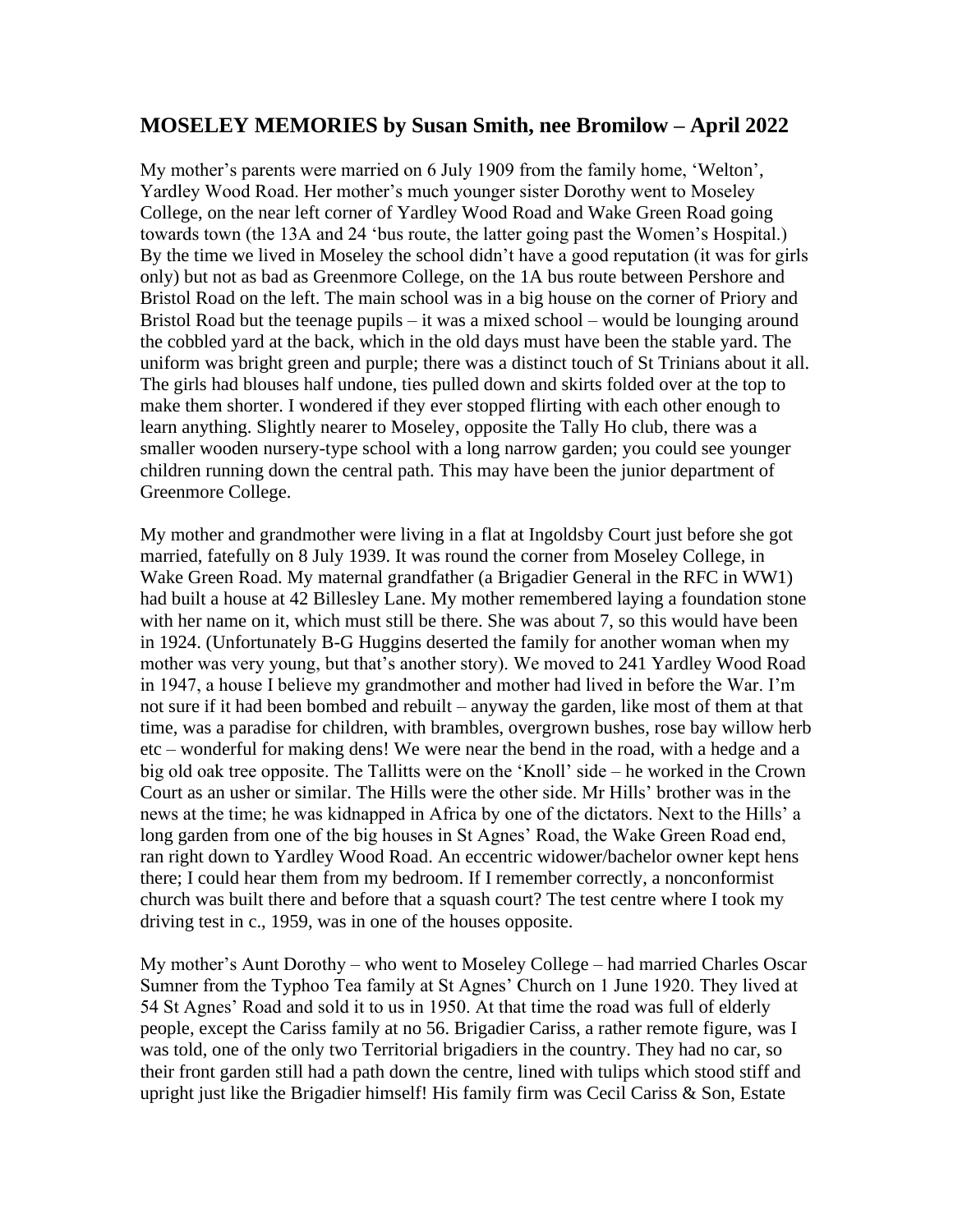Agents. Their eldest son David was 21 in 1956 and working in the family firm. Peter, a bit older than me, and Richard a bit younger, were at Hallfield School. Penny, younger than my brother Miles, went to the High School (after 1950). She was adopted and was the "apple of her father's eye"! We had a gang called the Carilow Club; in those days you could be out all day on your bikes, and nobody worried where you were. At no. 52, "Chalford", were Mr & Mrs Fisher and her sister Dolly. She said her daughter was a ballerina. My father said "Dolly is a dangerous woman" – she looked like a little old lady to me, but he actually meant she was a terrible gossip! Mr Fisher was an accountant, whose office was in the parade of shops opposite Church Road, just past Toc H on the left and the Sorrento Maternity Hospital on the right. Opposite no, 54, "Eversley", was "Penshurst", no 45, where the Reynolds family lived. My mother had been at Edgbaston C of E College with Tony's sister Helen Reynolds. Tony owned Reynolds Tube, later part of Tube Investments. He patented Reynolds 531, lightweight cycle frame tubing. Jane, a bit younger than me, went to the High School; John was sent to Oundle, where he was accidentally shot in the stomach by a live round in the CCF. It was in all the papers. Irene Reynolds was daughter of a Birmingham architect called Hobbiss. They were still at 45 when I got married in 1966 but then sold the house, to be demolished in favour of the unsightly flats. Next to this, opposite no 52, was "Old Mrs Ratcliffe", who had only one leg. I don't know how she coped with all the stairs! At 52, after the Fishers, came the Jacobs – Coleman, Gerda, and Judith-Ann their daughter. After them came the Hawkins, who did some horrible things to the house, including a porch which was totally out of character. The Parsons moved to no 56; Freddy and Joyce. He was a somewhat eccentric Welsh barrister. They had two sons, Marshall (named after Marshall Hall) and David.

We used to go swimming at the Institute Road Baths, which I don't suppose are there now, in King's Heath. In Moseley Village the shops I remember are Lilian Freeman's wool shop in St Mary's Row, where you could "put aside" a batch of wool to make sure all the skeins were exactly the same colour; the first Drucker's Patisserie also in St Mary's Row, and a chiropodist on the corner of Oxford Road, opposite Meteor Garage, in a sort of wooden add-on to the shop next to it. Walwyn's shoe shop was on the corner opposite the public lavatories which were below ground on the 'island' behind the 1 and 1A 'bus stop. At one point they had an X-ray machine in which you could view the bones of your feet and see if the shoes fitted. Luckily for me, I can only remember being allowed to use it once! My first bank was the Birmingham Municipal, opposite the post office. It had a wonderful mahogany counter, so wide that no thief could reach across! My mother's life was plagued by "germs", invisible assailants which besieged us from every direction. Because of this, we were not allowed in the post office, or to join a library (think of the germs from all those other people handling the books!) There was no library in Moseley, but Boots on the diagonal corner from the shoe shop (logo "Clark's – Walwyn's – Clark's) had a small library upstairs; the books had a green shield badge stuck on, with a white border. How I would have loved to join! Pattison's bread/cake shop was just down the Parade, with a tea shop upstairs. The mostly elderly waitresses all had black outfits with white aprons and caps – very old-fashioned, even then. W. H. Smith, nearly opposite Woodbridge Road, had a fancy wrought iron "car port" for want of better words. Shufflebotham's on the left-hand corner of Woodbridge Road used to deliver our groceries once a week, so then at least there was plenty to eat.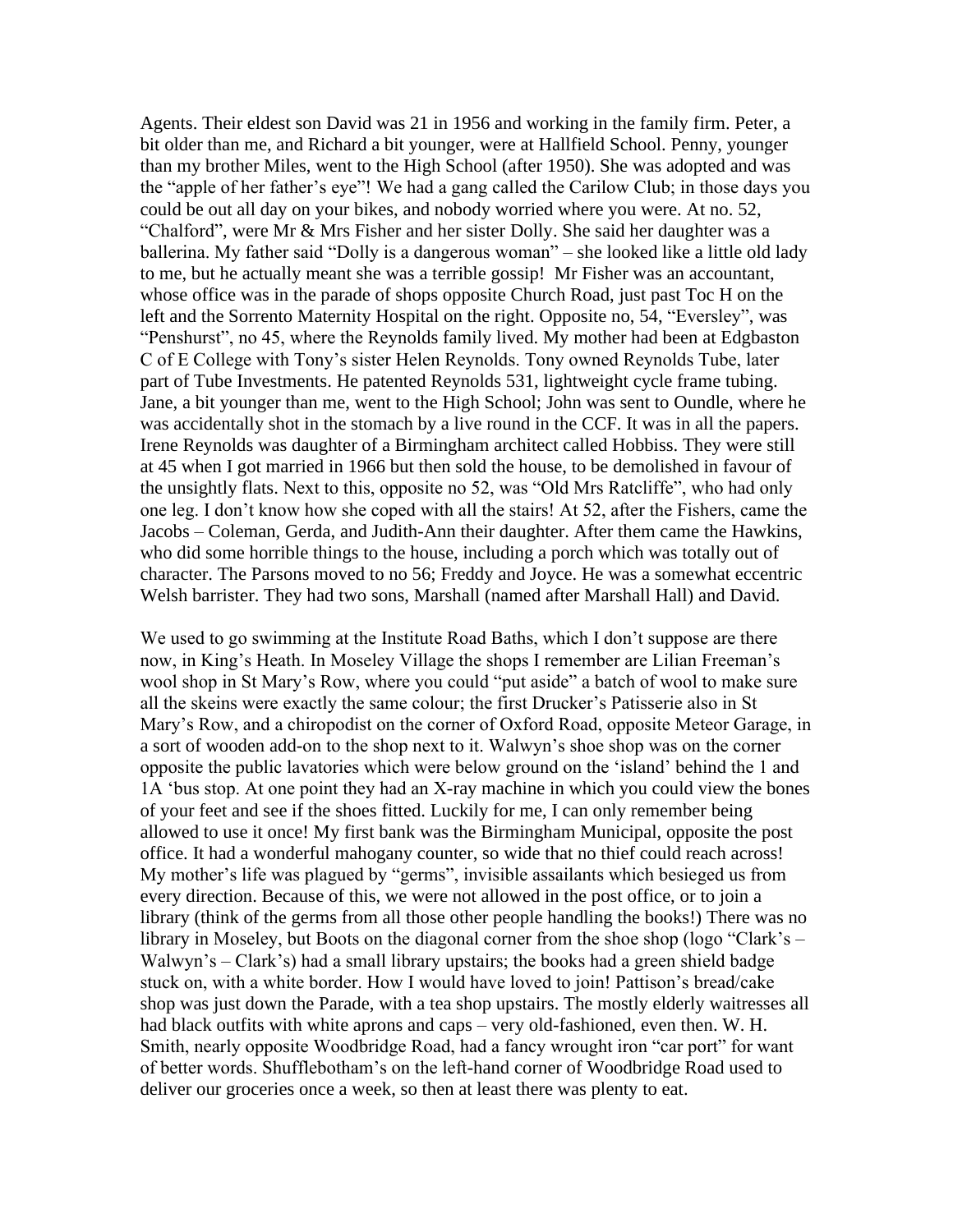Back to St Agnes' Road: when I lived at 54, the vicar at St Agnes' Church was also the clergyman for the Birmingham theatres – he was interested in the stage. I believe some famous actors/actresses stayed with him over the years. I will go round the area – opposite 241 Yardley Wood Road, along the right-hand side of Hayfield Road, behind the houses on the main road, was a large, unkempt field where the boys used to play. It was bisected by a hedge with a gap in it; the bare soil was worn down and smooth where all the bikes went through. One Christmas the boys decorated a large oak tree in the far right hand corner with tinsel – it looked magnificent! (Parents didn't always know where you were then).

Down St Agnes' Road to Yardley Wood Road and turning left was what we called the "wide pavement". Halfway down this was a small group of wooden garages where my father at one point kept his car. He must have rented one. Almost opposite the end of the road, in what is now the left-hand corner of the road house car park, was the off-licence. This was a marvellous Queen Anne building which should never have been pulled down. There was a beautiful coaching lamp over the stone steps up to the front door; you turned left into the shop, which had a counter similar to the one in the Birmingham Municipal Bank. Going towards Windermere Road you came to Mr Turner's shop. There may have been two sons; there was certainly a very old father, who had his allotment next to the shop in what is now the right-hand side of the pub car park. I think they also sold what he produced as well as groceries – these may have been a better, fresher bet than the butter, cut off a big block and sometimes delivered complete with bluebottle eggs or even maggots – no inspections then! No extra charge! I think Mr Upton succeeded the Turners; he had a white coat, a "strawberry nose" and prolific spittle when talking to you! On the corner of Windermere Road was Mrs Whitehouse's sweet-shop-cum-post office, to which we were allowed to go despite its being far filthier than either the main post office or any library. The shop was quite small because Mrs W had her sitting-room at the back and would shuffle out when she heard the doorbell clang. There was an 'L shaped' counter, with both the arms of the 'L' the same length, with metal adverts for Cadbury's, Tizer attached, facing you as you came in. The small post office section was on the left and sweets ahead. The Carilow Club got its kali there – coloured sugar crystals. Mrs Whitehouse (Blackhouse would have been a more apt name!) was short and fat, with light brown/grey wispy hair and hair pins falling out. She wore the same dingy clothes plus dirty grey knitted fingerless gloves which showed off the black crescents of her nails. She was an enthusiastic finger licker, which she would do before plunging her hand into the sweet jar and plonking the sweets on the scales, or before sticking the stamps on your letters. How we didn't get food poisoning amazes me; I suppose our systems were inured to it. She franked the letters heartily, with a stamp and an ink pad.

Nearly opposite the end of Windermere Road in Yardley Wood Road was another beautiful old  $18<sup>th</sup>$  century building – Morris' pig farm. It had a low brick wall in front with a short path from the road to the front door. The words in capital letters "Dig For Victory" on one side and "Grow More Food" on the other were clearly visible as a reminder of the War, if one were needed. My brother was at school with Mary Morris; at that time Edgbaston Church of England College took boys from 5 to7 years old only.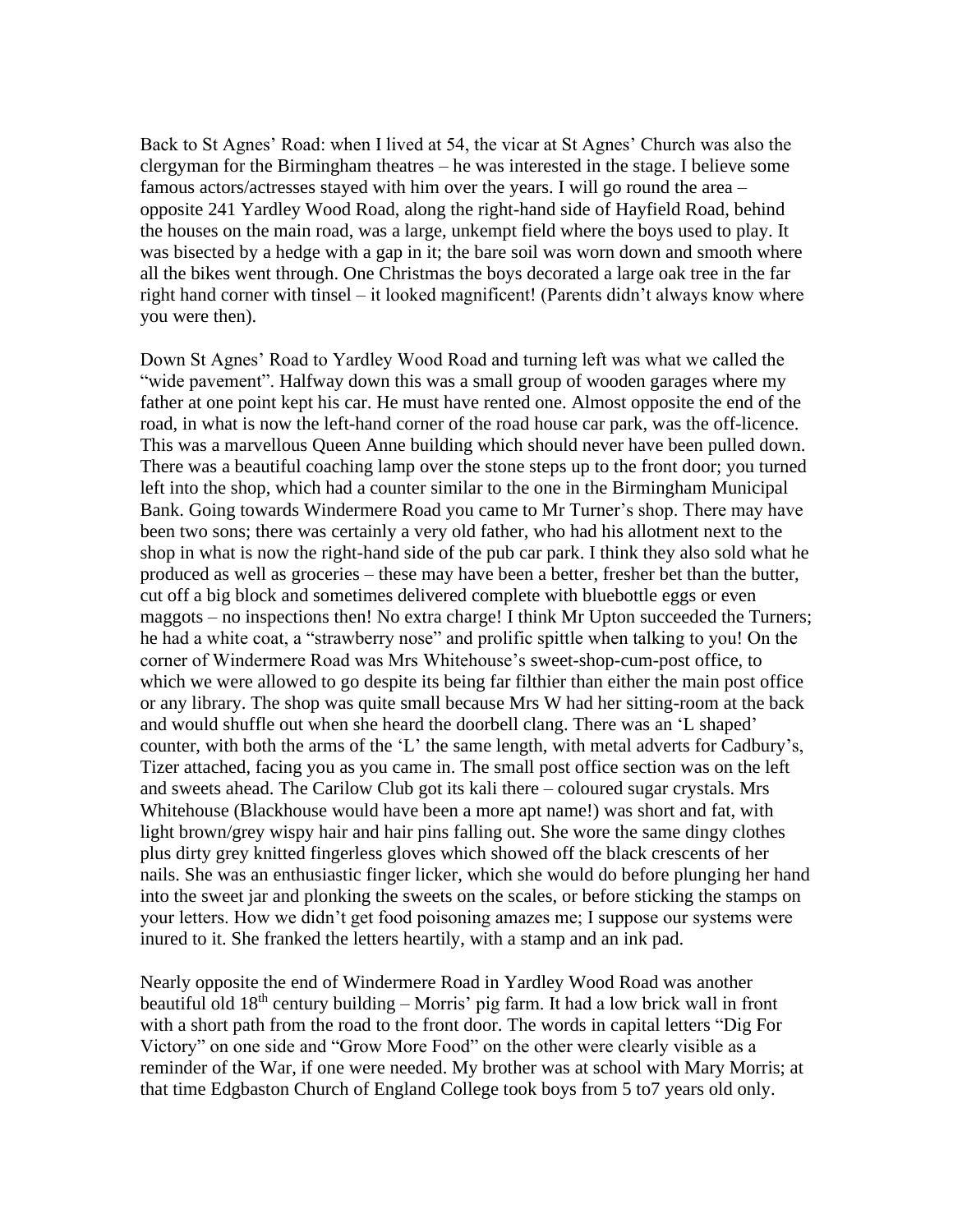Going towards Swanshurst Park were the pre-fabs on the right. Rather looked down on then but prized relics now. Going back up towards St Agnes' Road was the Council's Oil Road Rollers depot. This was a big yard surrounded by wooden lock-up garages, where my father originally kept our car. The road rollers themselves were magnificent monsters and I remember metal dispensers, tall and rather elegantly shaped, which I assumed were for dispensing the oil.

The primary school was of course in the Victorian building in School Road (which my father years later was instrumental in securing for the Church in perpetuity when the City Council wanted to take it over for a housing estate). Where I think the entrance to the new school now is was St Mary's Church Hall – well, Hall is rather a grand name for a dilapidated wooden shack with dusty bare boards and wooden steps up to it. In those days of public smoking it was probably a horrendous fire risk!

Moseley has waxed and waned over the years. The hotel on the corner of Anderton Park Road and Wake Green Road was renamed grandly the Palm Court Hotel but was in fact a dosshouse for down-and-outs, who could often be seen sitting in the lych gate entrance to St Mary's Church drinking meths. They were not allowed to have their benefit fortnightly or monthly because they'd just get legless; instead they went to the Moseley post office for it every other day, which made King's Heath a more desirable shopping venue than Moseley at that time! Thankfully since then I believe Moseley has "waxed" rather than "waned".

We have had foxes and green woodpeckers in our garden and at one time there were tawny owls in the trees round St Agnes' Church – lovely to hear them. From my back bedroom in the night I could hear good trains clanking – steam trains of course. Was that on the line that ran next to Moseley Village, which was no longer used for passengers? I could also hear, at 7.30 am or so, a factory hooter which my mother said was to wake up the workers, but which was obviously for the start of the shift! There was a "separate" garden at the back of no 50 St Agnes' Road, accessed by a path which ran along the back of nos 50, 52, 54, 56 etc gardens. I don't know to whom it belonged, but it contained a beautiful big oak tree which I think has since been taken down.

## ADDENDUM

Opposite Drucker's Patisserie (which had only a counter and no eat-in facilities) was a very old building next to the steps up to St Mary's Church. It was a pet goods shop and had stone steps up. These were worn down by years of footfall! Opposite W H Smith's was a record shop. I remember going in when I had just started buying 45s, for Tommy Steele's version of Singin' the Blues. They had sold out of that and I had to make do with the Guy Mitchell version instead! I would be about 14 (1955).

In the 1960s and onwards developers were allowed to demolish big old houses with large gardens and build characterless estates of flats and small houses. "Penshurst" is one example and the Council flats at the end of the road, round into Yardley Wood Road, are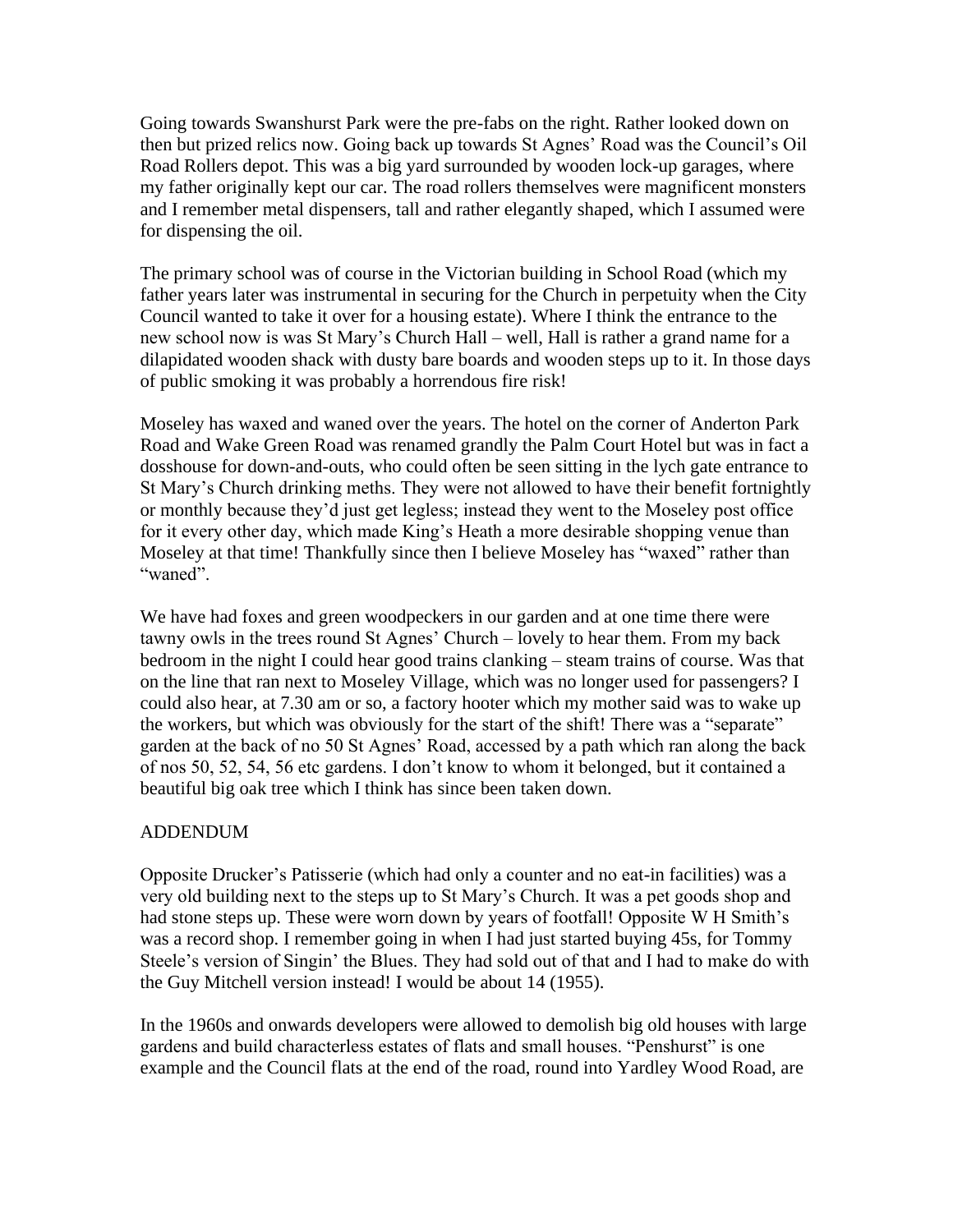another. At the Wake Green Road end, I notice a complete new road on the right with similar flats/houses, completely out of character with the area.

In the 1950s we were sometimes visited by gypsy women selling wooden clothes pegs and lace. Surprisingly to me, my mother was quite superstitious and always bought something – she didn't want a curse put on her! The Empsons who lived at no 64 had longed to have a baby for years. A gypsy woman said "within a year there will be a pram in this porch" (Mrs E must also have bought something). She thought it must refer to a nephew or niece, but it was true! Perhaps my mother was right to be wary. A French onion seller came round – strings of them were festooned round his shoulders and his bicycle. He wore a dark blue beret and a striped blue and white cotton top with long sleeves. The archetype of a romantic Frenchman would be a good selling tactic! My father eventually gave up his rented garage and parked his car in our drive overnight. If he forgot to lock it, an old tramp used to sleep in there! We were going to attach a notice "Bed but no Breakfast"! These characters aren't around any more.

When I was about 16, the son of my great-aunt Dorothy (we had bought 54 from them), Andrew Sumner, moved into no. 58 with his wife and two young daughters. I used to babysit for them. They put a partition across the stairs at the top and made a separate flat. The tenants probably had to share the kitchen and bathroom – it probably wouldn't be allowed now. St Agnes' Road had some interesting residents. On the right going towards Wake Green Road before the church was a big family, the Staplefords. I think he had something to do with designing/printing the Eagle comic. There was a male violinist from the CBSO and an actor from Emmerdale Farm on TV, now Emmerdale. It was filmed in Manchester and sadly I think he had a heart attack on the train up and died. On the bend opposite the post box was Mrs Leigh, a war widow, who you could often see sitting in the front window typing addresses on envelopes to help make ends meet. She had two children, Richard and Ann (known at school as Beatrice) who both won scholarships, Richard to Stoneyhurst, probably for music, and Ann to The Convent of the Holy Child Jesus, Edgbaston. Further up on the right at Maple Dene (altho' there were no maple trees and it wasn't a wooded valley) lived Pamela Baker, whose father was a solicitor. Unusually for the time, she was rather a big girl. Her father's car had two dickey seats high up at the back, possibly called rumble seats in America, where she and I sat. It was rather a squeeze for her as they were rather small! Somewhere at the Wake Green Road end was the family of Professor McLaren. He was a professor of obstetrics and gynaecology, a Scot. He had five daughters and a son, so practised what he preached! Hazel was my age. The Taylors lived almost behind the post box – Cynthia and two sons. Michael played with my brother. I don't know Mr Taylor's name but I think my mother knew them from years ago, which wasn't unusual. I think there was another solicitor, Cedric maybe Smith, one of my mother's early boyfriends. On the opposite side of the Crescent from the Vicarage was a very big house, a retirement home for elderly Jewish people. Pat Darby almost opposite the triangle island with a bench, the same side as the Reynolds, was a (female) descendant of Abraham Darby of Coalbrookdale. Opposite her, in the lovely "Dutch house", were Sue & Steve Johnson. Sue was very artistic and they were keen cyclists. They moved to Kendal in the Lake District. Sue's flair meant the interior of their house was really elegant. The Caddell family lived on the bend towards